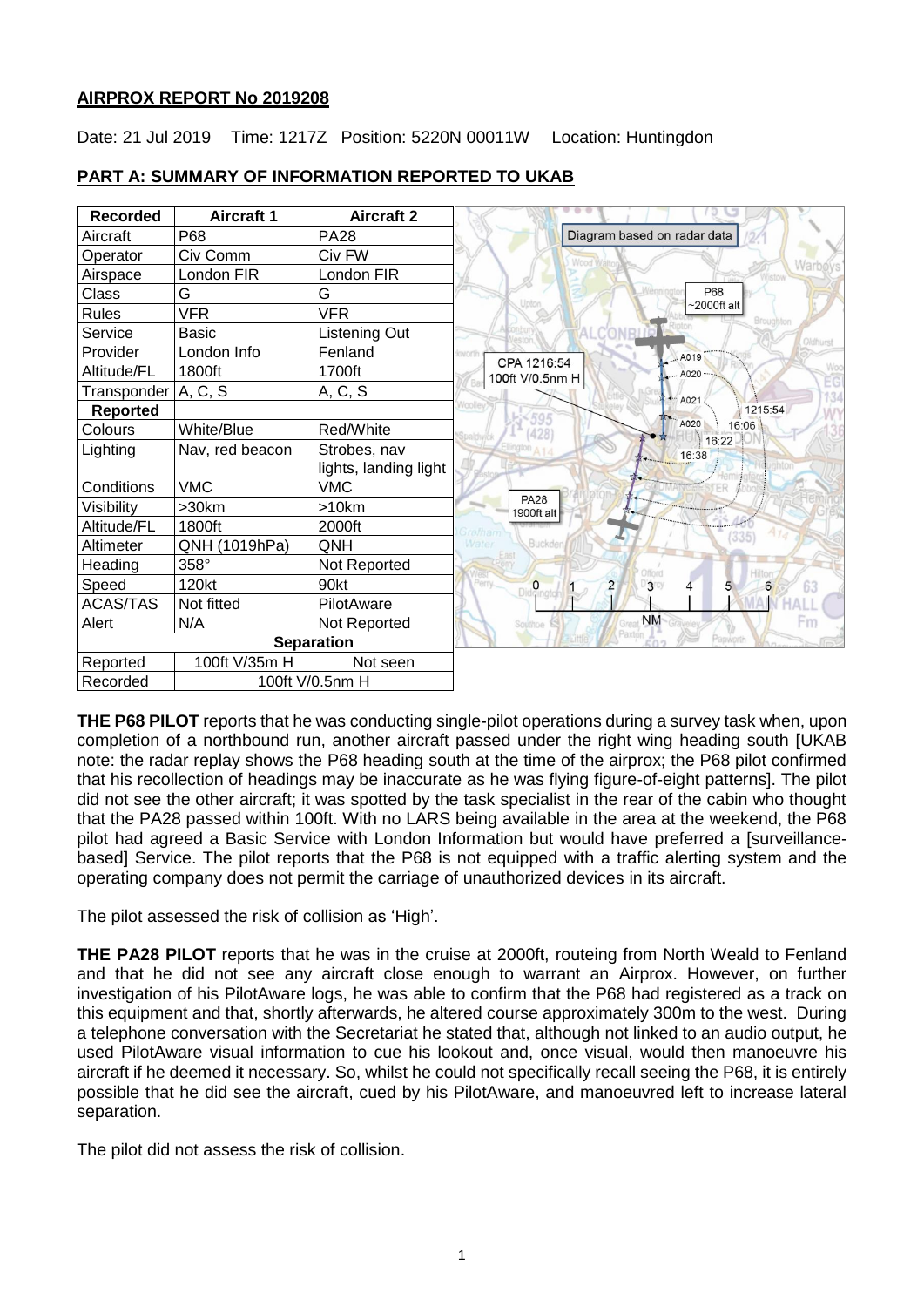**THE LONDON FISO** reports that he was informed that the P68 pilot intended to file an Airprox with a PA28. At the time, he was providing a Basic Service to the P68 pilot outside controlled airspace; the PA28 was unknown traffic to the FISO and had not reported on either FIS frequency.

The FISO did not assess the risk of collision.

### **Factual Background**

The weather at RAF Wittering was recorded as follows:

METAR EGXT 211150Z AUTO 23011KT 9999 BKN050/// 21/12 Q1019= METAR EGXT 211250Z AUTO 22010KT 9999 FEW033/// BKN042/// 21/13 Q1019=

## **Analysis and Investigation**

### **Occurrence Investigation**

## **NATS ATSI**

The P68 pilot reported on the London Flight Information Service (FIS) frequency at 08:45:12, stating their intention to carry out a survey flight. A Basic Service was agreed and the aircraft was issued a Mode-A code of 1177. The aircraft proceeded to fly the survey flight, predominantly in north-to-south patterns, passing to the east of Peterborough.

At 12:16:14 the P68 was tracking southbound, maintaining an indicated altitude of 1800ft. The PA28 was tracking north and displaying a Mode-A code of 7000 at an indicated altitude of 1600-1700ft.

Both aircraft were operating outside controlled airspace and proceeded to fly into proximity approximately 7nm south-east of Peterborough airfield. The FISO did not pass any traffic information on the PA28 to the pilot of the P68.



Figure 1 – 12:16:54

The CPA occurred at 12:16:54 and was measured on the LTCC Multi-Track Radar as 0.5nm and 100ft; see Figure 1. The P68 pilot made no reference to the encounter on the R/T prior to leaving the FIS frequency.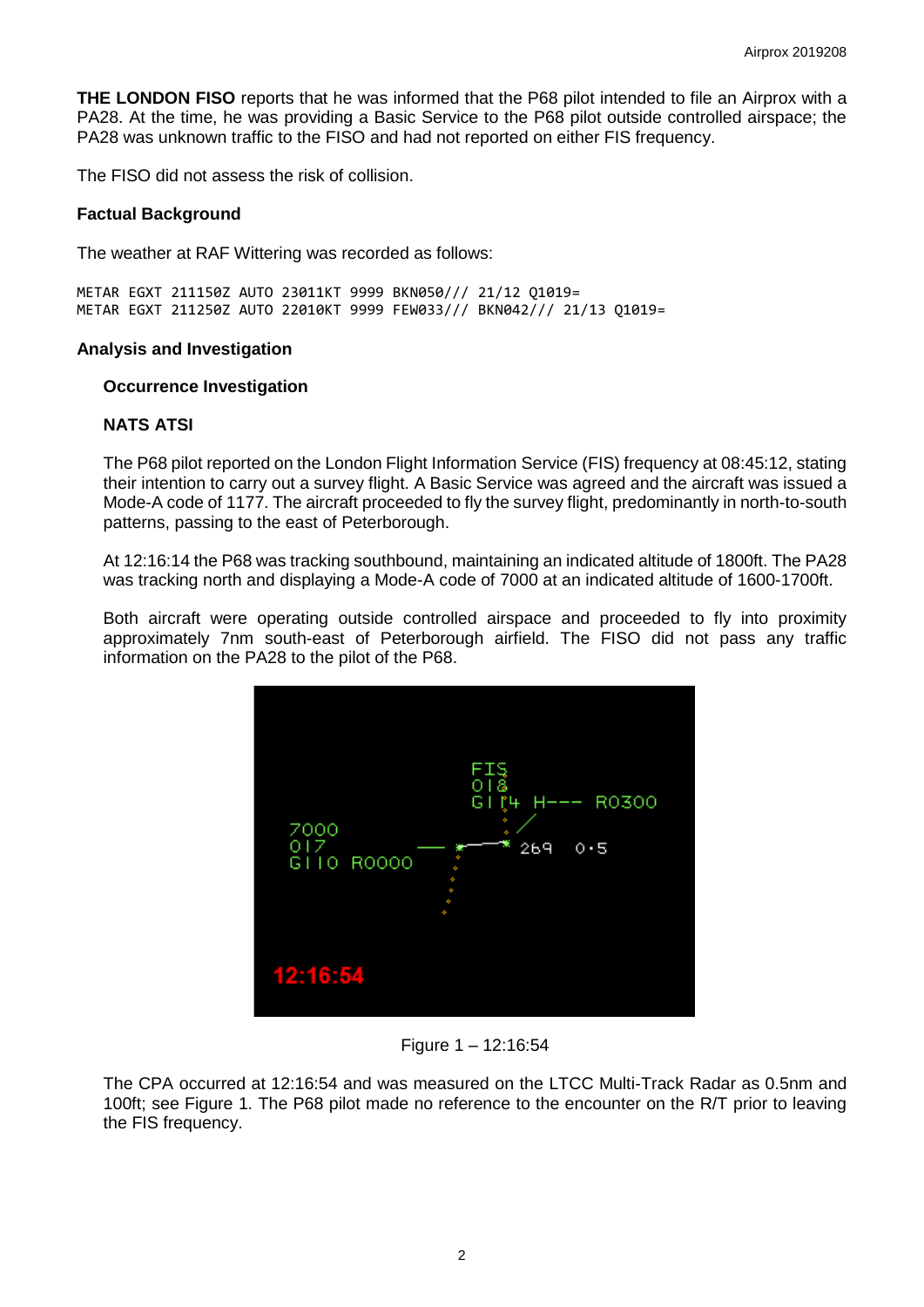# **UKAB Secretariat**

The P68 and PA28 pilots shared an equal responsibility for collision avoidance and not to operate in such proximity to other aircraft as to create a collision hazard.<sup>1</sup> If the incident geometry is considered as head-on or nearly so then both pilots were required to turn to the right.<sup>2</sup>

### **Summary**

An Airprox was reported when a P68 and a PA28 flew into proximity near Huntingdon at 1217hrs on Sunday 21<sup>st</sup> July 2019. Both pilots were operating under VFR in VMC, the P68 pilot in receipt of a Basic Service from London Information and the PA28 pilot not in receipt of a Service but listening out on Fenland's frequency.

# **PART B: SUMMARY OF THE BOARD'S DISCUSSIONS**

Information available consisted of reports from the pilots of both aircraft, radar photographs/video recordings, a report from the London FISO involved and reports from the appropriate ATC authorities. Relevant contributory factors mentioned during the Board's discussions are highlighted within the text in bold, with the numbers referring to the Contributory Factors table displayed in Part C.

The Board first considered the actions of the P68 pilot and were informed that prior to conducting his task as a single-pilot operation he had considered the limitations of lookout and the availability of a surveillance-based Air Traffic Service to assist in his detection of other traffic. However, in his area of operation at the weekend, his options had been extremely limited. Some members wondered if he had considered calling Lakenheath and requesting a Service, and the Board heard from the USAFE advisor that, although Lakenheath is not a LARS provider, there may be the opportunity to provide a Service on an *ad hoc* basis if controller capacity allows. In the event, the pilot had requested a Basic Service from London Information, but this had the limitation that the FISO could only have informed the P68 pilot of traffic that had been known to him through position reports from other traffic; this would have depended upon other pilots contacting London Information and providing accurate position reports. Under the terms of a Basic Service, the FISO had not been required to monitor the progress of the P68 (**CF1**). The Board agreed that this had left the P68 pilot with only his lookout to detect other aircraft in the vicinity of his operating area and that although the PA28 had been spotted by the task specialist, this had been too late for the pilot to take any form of action to materially increase separation, especially since he did not see the PA28 himself (**CF6**). Ultimately, the task specialist's assessment of separation from the PA28 had led to the P68 pilot being concerned by its proximity (**CF8**), although subsequent analysis of the radar tracks indicated that the separation had been much greater.

The Board then discussed other widely-recognised potential barriers to the mid-air collision risk, such as on-board collision warning systems (CWS) or augmenting the lookout capability through the use of another crewmember in the front cockpit, and noted that the P68's operating authority had tasked the aircraft to conduct a survey at the weekend in an area with little-to-no LARS coverage on Saturdays and Sundays, without an on-board CWS and with only a single pilot. Members went on to discuss the requirements of EASA Part-SPO<sup>3</sup> and, in particular, AMC2 SPO.OP.230 and wondered if the P68 operating authority's risk assessment for the activity took full account of the availability and effectiveness, or otherwise, of the barriers to MAC in all areas and at all times of their operations. Board members agreed that, given the nature of the task and the timing of the tasking, it was likely that the operating authority's Flight Operations Documentation permitted single-pilot operations at low-level with neither a serviceable on-board CWS nor a supplementary crewmember to augment lookout and that this had been a contributory factor in the Airprox (**CF2, CF3**). Additionally, the lack of on-board CWS or a surveillance-based ATS had led to the P68 pilot having no situational awareness of the presence of the PA28 (**CF4**). The Board therefore felt that there was scope for further mitigation, particularly given the operating areas and altitudes of aircraft routinely conducting survey work, and resolved to

 $\overline{\phantom{a}}$ 

<sup>1</sup> SERA.3205 Proximity.

<sup>2</sup> SERA.3210 Right-of-way (c)(1) Approaching head-on.

<sup>3</sup> [https://www.easa.europa.eu/sites/default/files/dfu/Consolidated%20unofficial%20AMC%26GM\\_Annex%20VIII%20Part-](https://www.easa.europa.eu/sites/default/files/dfu/Consolidated%20unofficial%20AMC%26GM_Annex%20VIII%20Part-SPO.pdf)[SPO.pdf](https://www.easa.europa.eu/sites/default/files/dfu/Consolidated%20unofficial%20AMC%26GM_Annex%20VIII%20Part-SPO.pdf)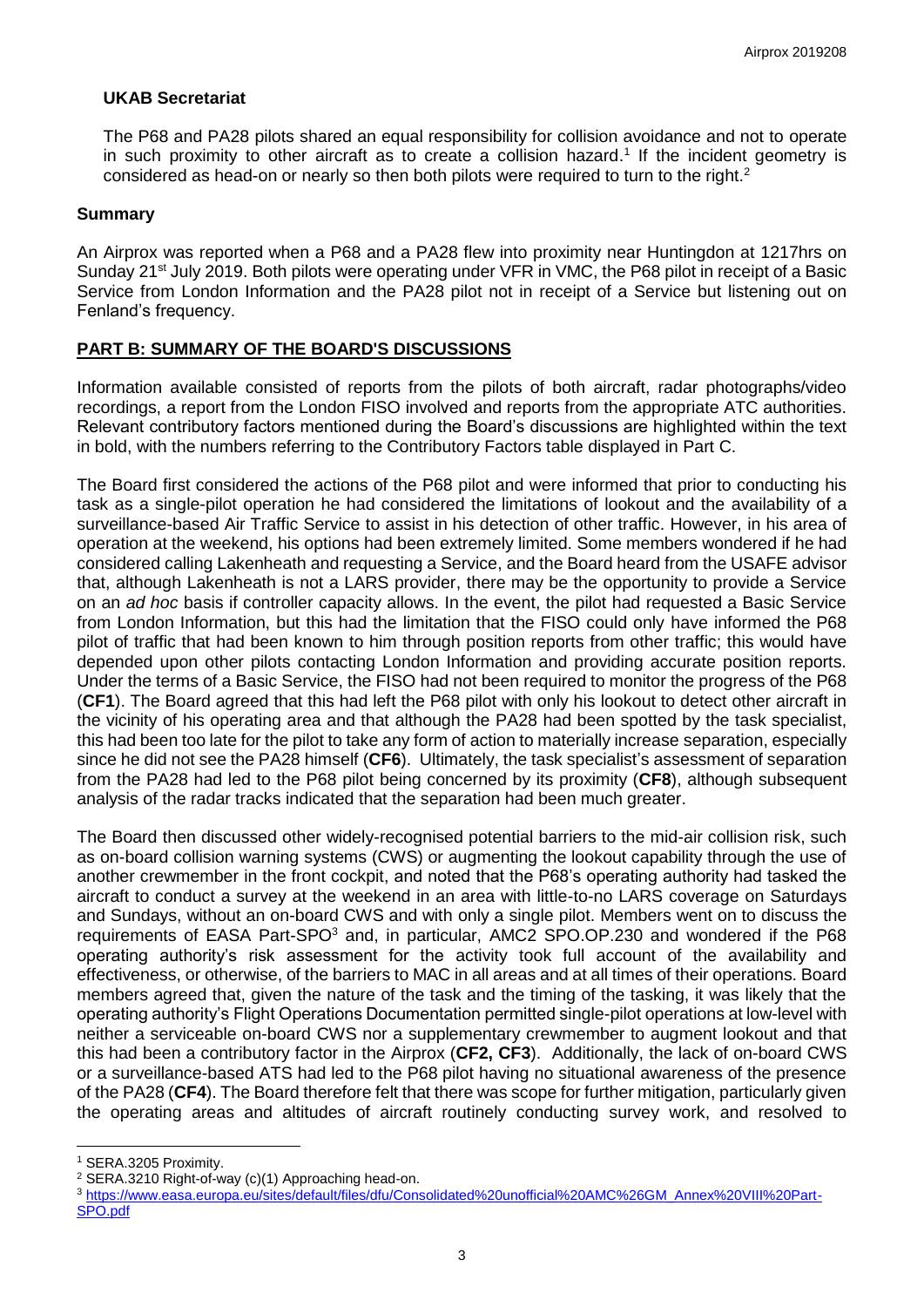recommend that, 'The P68 operating company considers further mitigations to MAC for survey operations' and that 'The CAA considers mandating additional cockpit crew to enable enhanced lookout for single-pilot survey operations'.

Turning to the actions of the PA28 pilot, the Board was heartened by his proactive use of PilotAware in that he had included a scan of the PilotAware display in his work-cycle, had used the information provided to cue his lookout and, once sighted, had likely then manoeuvred his aircraft to increase lateral separation from the P68 (**CF5**). Members noted that the PA28 pilot could not recall the P68 itself, but it was likely that he had taken sufficient and early enough action to remove any risk of conflict (**CF7**).

In considering the risk, the Board was of the view that, whilst the P68 crew was concerned by the proximity of the PA28, the pilot of the PA28 had likely seen the P68 at range, had manoeuvred to increase lateral separation and there had therefore been no risk of collision. Indeed, given a recorded separation of 0.5nm, members considered that normal procedures, safety standards and parameters for VFR flight in Class G airspace had pertained; risk Category E.

## **PART C: ASSESSMENT OF CONTRIBUTORY FACTORS AND RISK**

#### Contributory Factors:

|    | 2019208                                                        |                                                       |                                                                     |  |  |  |  |  |  |
|----|----------------------------------------------------------------|-------------------------------------------------------|---------------------------------------------------------------------|--|--|--|--|--|--|
| CF | Factor                                                         | <b>Description</b>                                    | Amplification                                                       |  |  |  |  |  |  |
|    | <b>Ground Elements</b>                                         |                                                       |                                                                     |  |  |  |  |  |  |
|    | • Situational Awareness and Action                             |                                                       |                                                                     |  |  |  |  |  |  |
| 1  | Contextual                                                     | • Situational Awareness and Sensory Events            | Not required to monitor the aircraft under the agreed<br>service    |  |  |  |  |  |  |
|    | <b>Flight Elements</b>                                         |                                                       |                                                                     |  |  |  |  |  |  |
|    | <b>• Regulations, Processes, Procedures and Compliance</b>     |                                                       |                                                                     |  |  |  |  |  |  |
| 2  | Organisational                                                 | • Flight Operations Documentation and<br>Publications | Inadequate regulations or procedures                                |  |  |  |  |  |  |
|    | <b>. Tactical Planning and Execution</b>                       |                                                       |                                                                     |  |  |  |  |  |  |
| 3  | • Any other event                                              |                                                       | <b>Absence of Safety Pilot</b>                                      |  |  |  |  |  |  |
|    | • Situational Awareness of the Conflicting Aircraft and Action |                                                       |                                                                     |  |  |  |  |  |  |
| 4  | Contextual                                                     | • Situational Awareness and Sensory Events            | Generic, late, no or incorrect Situational Awareness                |  |  |  |  |  |  |
|    | • Electronic Warning System Operation and Compliance           |                                                       |                                                                     |  |  |  |  |  |  |
| 5  | Contextual                                                     | • ACAS/TCAS TA<br><b>TCAS TA / CWS indication</b>     |                                                                     |  |  |  |  |  |  |
|    | • See and Avoid                                                |                                                       |                                                                     |  |  |  |  |  |  |
| 6  | <b>Human Factors</b>                                           | • Monitoring of Other Aircraft                        | Non-sighting or effectively a non-sighting by one or<br>both pilots |  |  |  |  |  |  |
| 7  | <b>Human Factors</b>                                           | • Perception of Visual Information                    | Pilot perceived there was no conflict                               |  |  |  |  |  |  |
| 8  | <b>Human Factors</b>                                           | • Perception of Visual Information                    | Pilot was concerned by the proximity of the other<br>aircraft       |  |  |  |  |  |  |

Degree of Risk: E

### Recommendations:

1. The P68 operating company considers further mitigations to MAC for survey operations.

2. The CAA considers mandating additional cockpit crew to enable enhanced lookout for single-pilot survey operations.